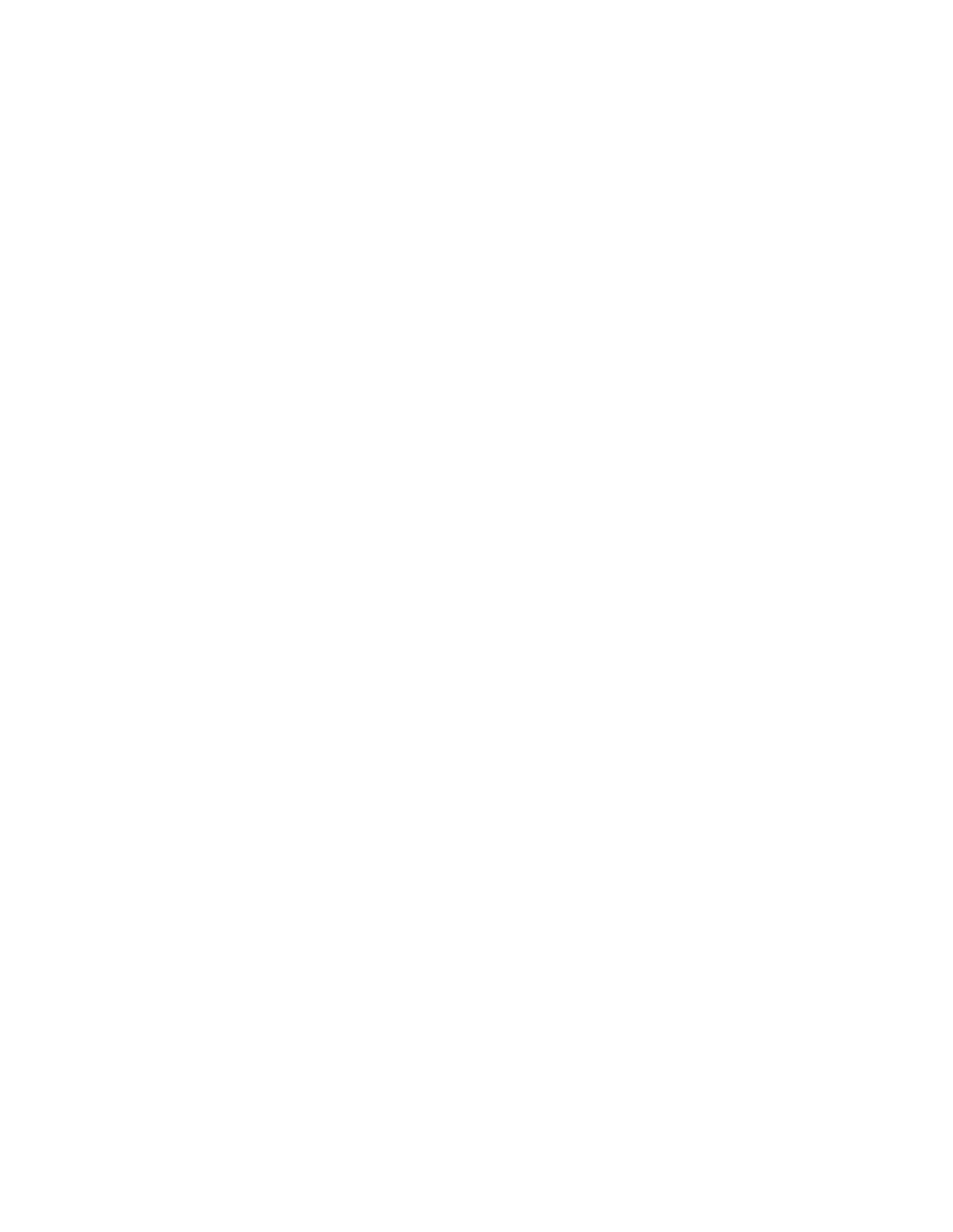# **Table of Contents**

| § 23.521, Texas Property Tax Code, Standards for Qualification of Land for Appraisal Based |
|--------------------------------------------------------------------------------------------|
|                                                                                            |
|                                                                                            |
|                                                                                            |
|                                                                                            |
|                                                                                            |
|                                                                                            |
|                                                                                            |
|                                                                                            |
|                                                                                            |
|                                                                                            |
|                                                                                            |
|                                                                                            |
|                                                                                            |
|                                                                                            |
|                                                                                            |
|                                                                                            |
|                                                                                            |
|                                                                                            |
|                                                                                            |
|                                                                                            |
|                                                                                            |
|                                                                                            |
|                                                                                            |
|                                                                                            |
|                                                                                            |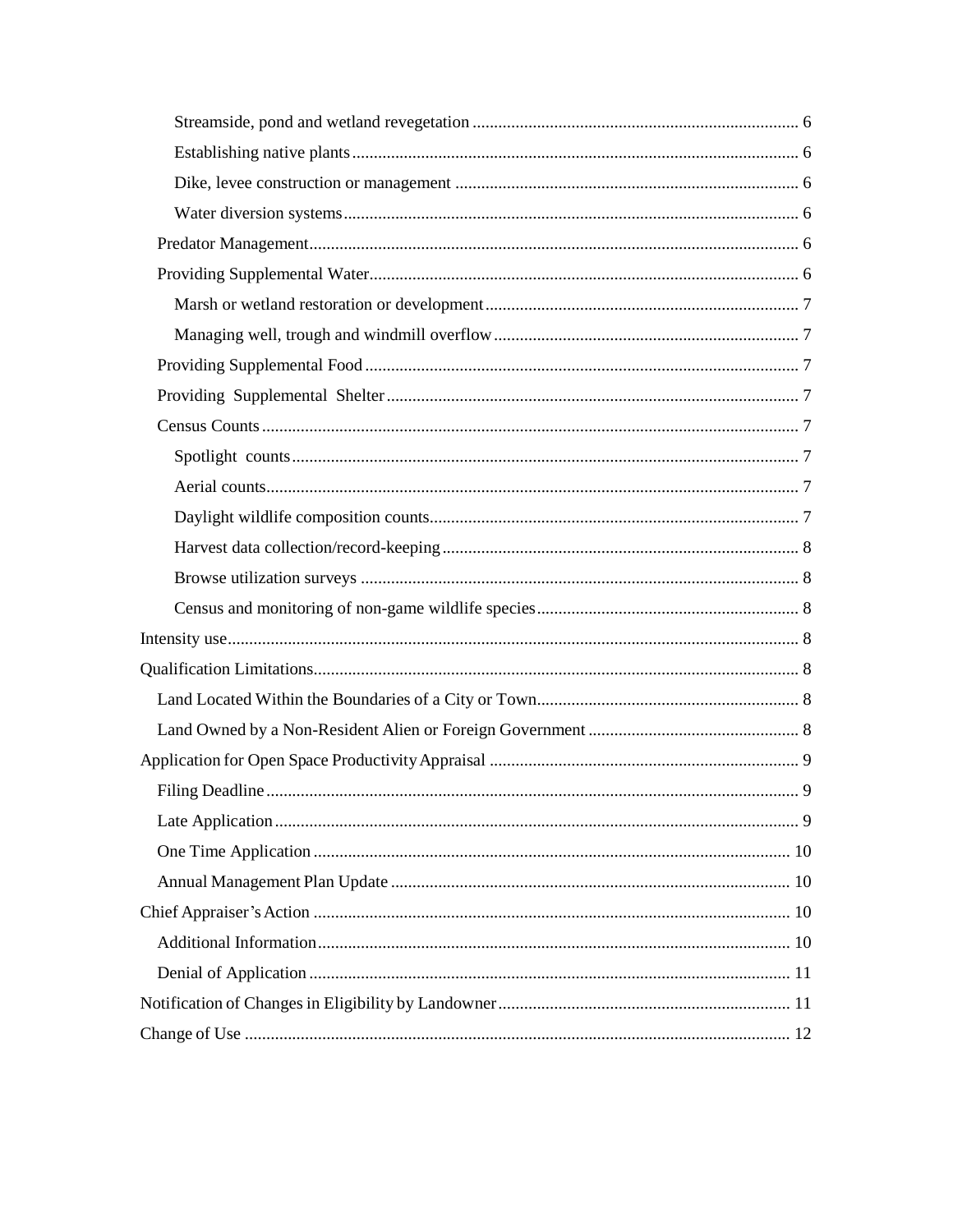# <span id="page-4-0"></span>**Introduction**

In 1995, the Texas Constitution was amended to permit open space land valuation on qualifying land that was used for the management of wildlife.

As is the case for other open space land valuations authorized by Section 23.51 of the Property Tax Code, specific standards must be met in order to qualify for the special valuation.

This set of guidelines will outline the requirement for receiving the special valuation on properties where the primary use is for the management of wildlife.

## <span id="page-4-1"></span>**§ 23.521, Texas Property Tax Code, Standards for Qualification of Land for Appraisal Based on Wildlife Management Use.**

(a) The Parks and Wildlife Department, with the assistance of the comptroller, shall develop standards for determining whether land qualifies under Section 23.51(7) for appraisal under this subchapter. The comptroller by rule shall adopt the standards developed by the Parks and Wildlife Department and distribute those rules to each appraisal district. On request of the Parks and Wildlife Department, the Texas Agricultural Extension Service shall assist the department in developing the standards.

(b) The standards adopted under Subsection (a) may require that a tract of land be a specified minimum size to qualify under Section  $23.51(7)(A)$  for appraisal under this subchapter, taking into consideration one or more of the following factors:

- (1) the activities listed in Section 23.51(7)(A);
- (2) the type of indigenous wild animal population the land is being used to propagate;
- (3) the region in this state in which the land is located; and
- (4) any other factor the Parks and Wildlife Department determines is relevant.

(c) The standards adopted under Subsection (a) may include specifications for a written management plan to be developed by a landowner if the landowner receives a request for a written management plan from a chief appraiser as part of a request for additional information under Section 23.57.

(d) In determining whether land qualifies under Section 23.51(7) for appraisal under this subchapter, the chief appraiser and the appraisal review board shall apply the standards adopted under Subsection (a) and, to the extent they do not conflict with those standards, the appraisal manuals developed and distributed under Section 23.52(d).

# <span id="page-4-2"></span>**Wildlife Management Defined**

Tax Code Section 23.51(1) defines Qualified Open-Space Land as:

*"Land that is currently devoted principally to agricultural use to the degree of intensity generally accepted in the area and has been devoted principally to agriculture use or to production of timber or forest products for at five of the preceding seven years…."*

Section 23.51(7) defines Wildlife Management as one of the following:

*1. Actively using land that at the time the wildlife-management began was appraised as qualified open-space land under this subchapter or as qualified timber land under Subchapter E in at least*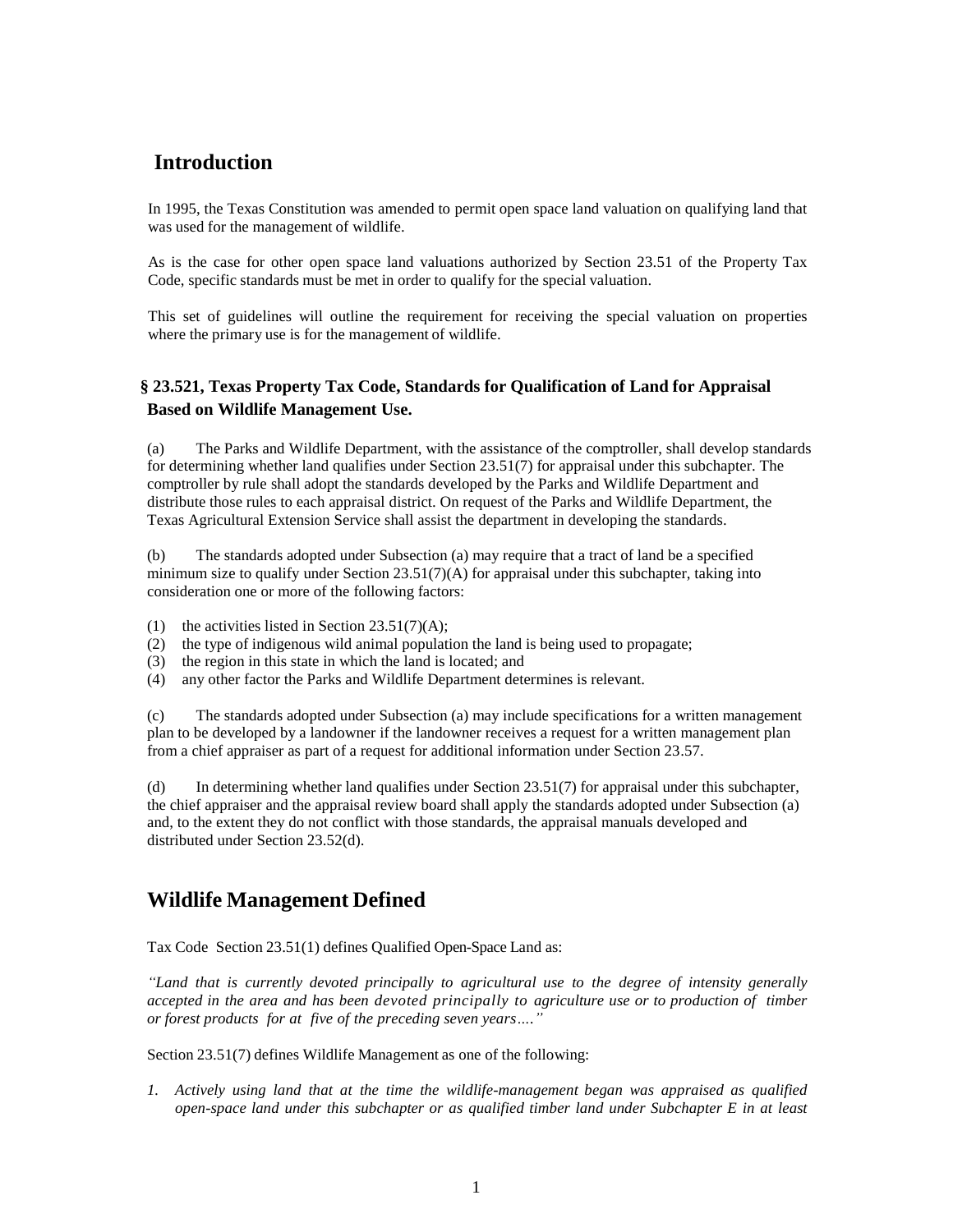*three of the following ways to propagate a sustaining, breeding, migrating, or wintering population of indigenous wild animals for human use, including food, medicine, or recreation:*

- *(a) Habitat control;*
- *(b) Erosion control;*
- *(c) Predator control;*
- *(d) Providing supplementalsupplies of water;*
- *(e) Providing supplementalsupplies of food;*
- *(f) Providing shelters; and,*
- *(g) Making census counts to determine population.*
- *2. Actively using land to protect federally listed endangered species under a federal permit if t he land is:*

*(a) Included in a habitat preserve and is subject to a conservation easement created under Chapter 183. Natural Resources Code; or (b) part of a conservation development under a federally approved habitat conservation plan that restricts the use of the land to protect federally listed endangered species; or,*

*3. Actively using land for a conservation or restoration project to provide compensation for natural resource damages pursuant to the Comprehensive Environmental Response, Compensation, and Liability Act of 1980 (42 U.S.C. §9601 et seq.), the Oil Pollution Act of 1990 (33 U.S.C. §2701 et seq.), the Federal Water Pollution Control Act (33 U.S.C. §1251 et. Seq.), or Chapter 40, Natural Resource Code.*

# <span id="page-5-0"></span>**Eligibility Requirements**

## <span id="page-5-1"></span>**Eligible Property**

Wildlife management use applies only to land. Man-made alterations of, or additions to, the land are appraised as part of the land. These appurtenances to the land (canals, water wells, roads, stock tanks, and other similar reshaping of the soil) are included in the value of the land and are not separately appraised.

Wildlife management appraisal does not apply to:

- **Improvements.** Buildings and structures such as barns, sheds, or other outbuildings must be appraised separately at market value. Fences, however, are appurtenances and are not appraised separately. Land beneath outbuildings and other improvements related to agricultural use qualify for the special appraisal because the owner uses it in the timber producing operation.
- **Minerals.** Oil, gas, or any hard mineral must be appraised separately at market value.

## <span id="page-5-2"></span>**Ineligible Land**

- Land that is located inside the city limits is ineligible for qualification as open-space land unless the land has been devoted principally to agriculture use or the production of timber or forest products for the preceding five years and is used for wildlife management.
- Land that is owned by an individual who is a nonresident alien or by a foreign government if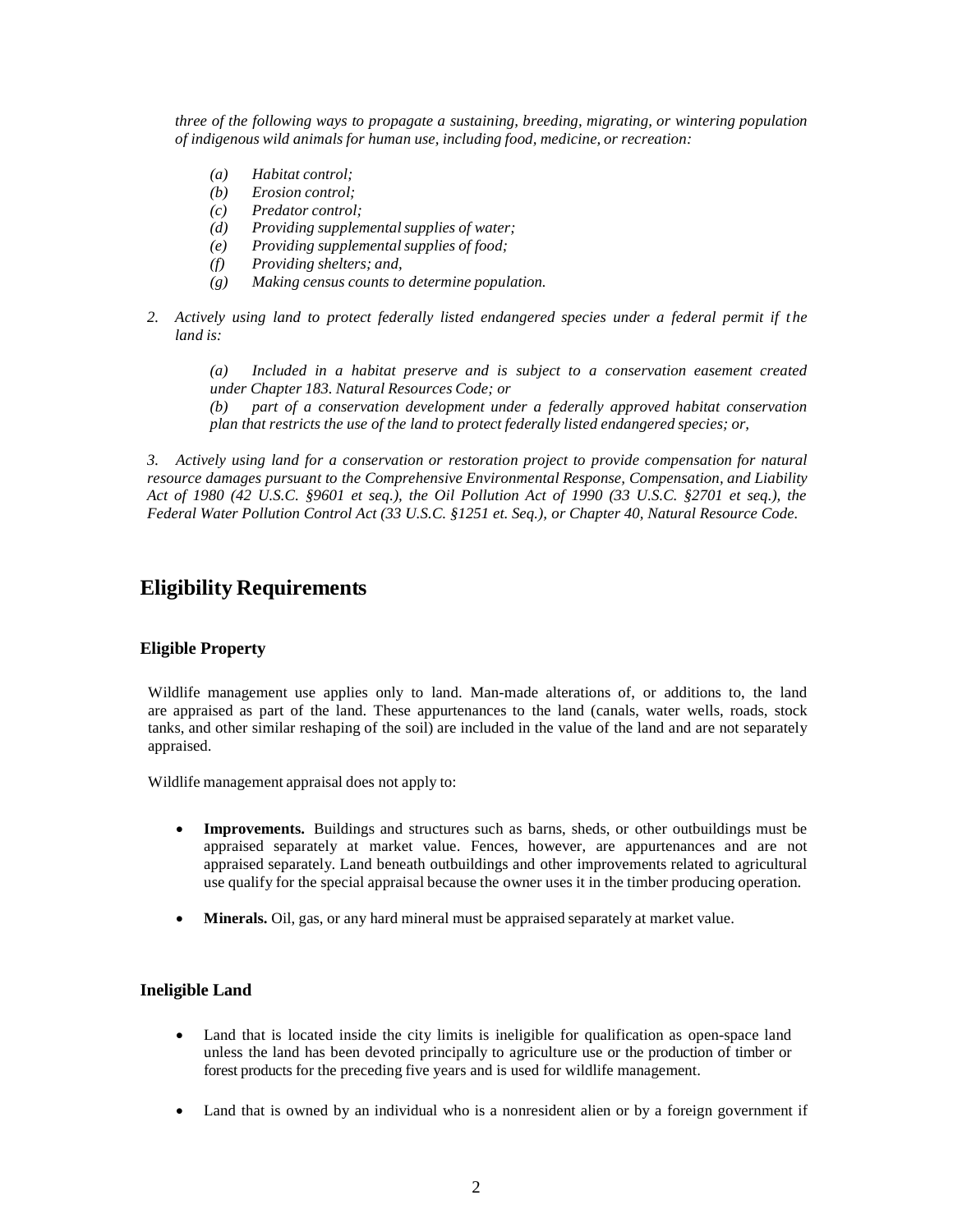that individual or government is required by federal law or by rule adopted pursuant to federal law to register his ownership or acquisition of that property; or the land is owned by a corporation, partnership, trust, or other legal entity if that entity is required by federal law or by rule adopted pursuant to federal law to register its ownership or acquisition of that land and a nonresident alien or a foreign government or any combination of nonresident aliens and foreign governments own a majority interest in the entity. Texas Property Tax Code §23.56 & §23.77.

# <span id="page-6-0"></span>**Qualification Requirements**

To qualify for wildlife management appraisal, landowners must meet each of the following eligibility requirements:

- The land must have been appraised as qualified open-space land or timberland in the preceding year,
- The land must be currently devoted to a wildlife management use,
- Wildlife management must be the primary use of the property,
- The land must have been used principally for agriculture or timber production for any five of the preceding seven years,
- A population of indigenous wild animals for human use must be propagated,
- Management practices must be performed to typical intensity standards of the area,
- The property owner must file a valid application form.

Additionally, applicants must be aware that:

- Agricultural appraisal applies to the land and not to other property that may be connected with the land.
- Land owned by a foreigner is ineligible for open-space use appraisal;
- Land inside city limits has more stringent qualification requirements and may be ineligible; and,
- A "rollback" tax may be assessed against the property when the property's use is changed.

## <span id="page-6-1"></span>**Previous Use**

In order for land to be considered for wildlife management use valuation, it must have been appraised as qualified open-space land for agricultural or timberland purposes in the preceding year before the wildlife management use started.

Even when land meets all other qualifications for this use, it cannot be considered for the special valuation if this requirement has not been met.

## <span id="page-6-2"></span>**Current Use**

Land must be currently used for wildlife management on January 1 to be considered for the special valuation. In the event that wildlife management use is not evident on January 1, the chief appraiser should grant productivity valuation if the owner can show evidence that he intends to put the land into wildlife management use and that wildlife management will be the primary use for the bulk of the calendar year covered by the application.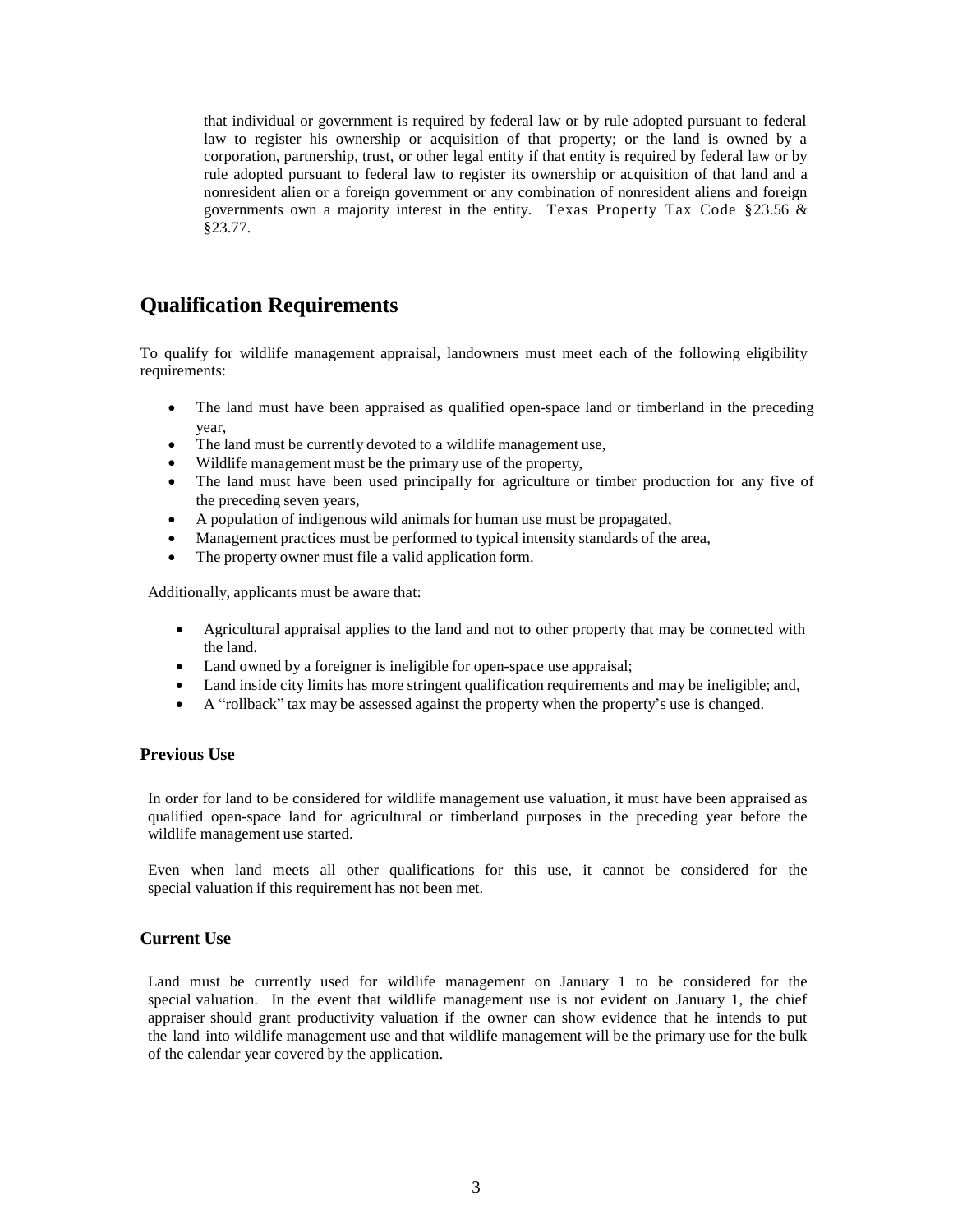### <span id="page-7-0"></span>**Primary Use**

According to the statute, land must be devoted principally to wildlife management. If the land is used for more than one purpose, the most important or primary use must be wildlife management.

Other uses do not prevent land from qualifying if the primary use is wildlife management; however, only properties that meet the minimum acreage of 12.5 acres and usage ratio of at least 92% will be considered eligible for open-space land wildlife valuation.

Properties that are a part of a wildlife management coop or association may have a minimum acreage of 10 acres with a usage ratio of 90%.

For properties that since the previous tax year have been reduced in size and have had a change in ownership, the tract size must meet the minimum size as established by the county in order to qualify for wildlife management use.

If a property does not meet the minimum size, but has threatened or endangered species, deed restrictions, property owners' agreements, conservation easements or other legally binding covenants that obligate the landowner to actively perform wildlife management, the minimum acreage for qualification is set to 10 acres with a usage of 90%.

### <span id="page-7-1"></span>**Calculation Test**

A tract's minimum wildlife use percentage is determined using a formula prescribed in PTAD Rule 9.2005:

#### *(Total Tract Acres – 1) / Total Tract Acres = Wildlife Use Percentage*

Properties for which the wildlife use percentage calculates to be less than the required minimum for stand-alone or coop tracts will not qualify for the special valuation.

## <span id="page-7-2"></span>**Historical Use**

The five out of seven years' use requirement is self-explanatory. Use principally for agriculture in any five of these seven years qualifies land for agricultural appraisal.

A property owner can also point to a history of timber production in meeting the five-year test. Land used primarily for either timber or agricultural production during any five of the previous seven years may qualify and as long as agriculture was the principal use in the preceding years, the land qualifies even if that use did not meet the degree of intensity requirement in all or some of those years.

## <span id="page-7-3"></span>**Qualifying Wildlife Types**

Qualified wildlife management use is land that is used to propagate a sustaining breeding, migrating or wintering population of *indigenous* wild animals produced for human use.

An *indigenous* animal is a native animal that originated in or naturally migrates through the area and is living naturally in the area, as opposed to an exotic animal or one that has been introduced to the area. In this context, an indigenous animal is one that is native to Texas.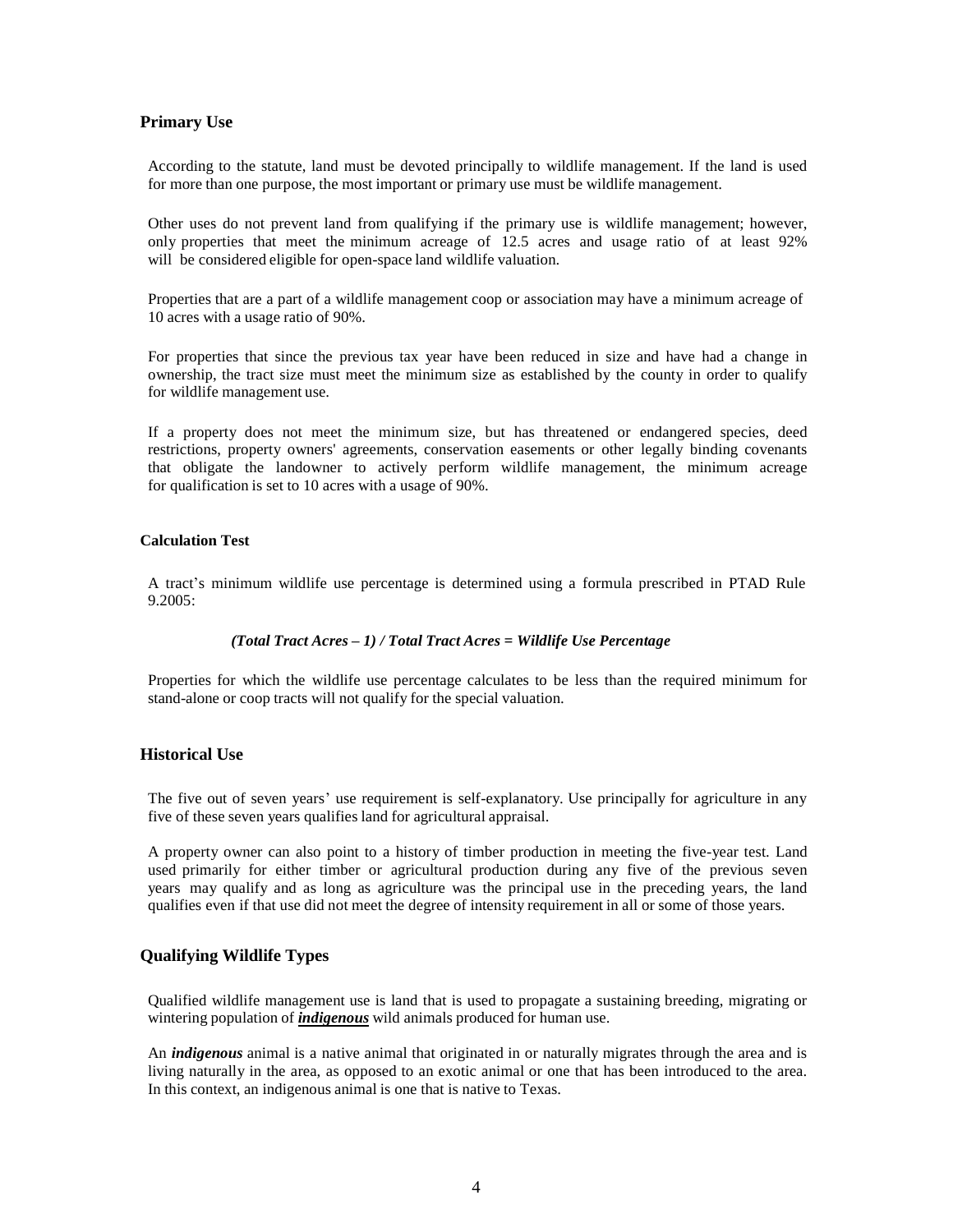A *sustaining breeding population* is a group in indigenous wild animals that is large enough to live independently over several generations.

A migrating population of indigenous wild animals is a group of animals moving between seasonal ranges. A wintering population of indigenous wild animals is a group of animals living on its winter range.

The Texas Department of Parks & Wildlife has classified Rusk County as a part of the **Pineywoods Region** for wildlife management.

<span id="page-8-0"></span>See http://tpwd.texas.gov/landwater/land/private/agricultural\_land/pwood2010/ for more information.

## **Management Activities**

Rusk County has been classified as a part of the Pineywoods Region for wildlife management. RCAD has adopted the wildlife management plan requirements from TPWD as the standard by which property owners in the county should perform their wildlife management practices.

Property owners are required to initially complete and submit a Wildlife Management Plan when applying for the special valuation and maybe required to annually report the progress of that plan to the district.

State law identifies seven classes of activities related to qualified wildlife management. A land owner must perform at least three of the seven wildlife management activities listed below on the land. An owner may qualify by dong more than three, but may not engage in fewer than three of the activities.

<span id="page-8-1"></span>**Habitat Control** - involves using the land to create or promote an environment that benefits the wildlife on the land. A wild animal's habitat is its surroundings as a whole, including plants, ground cover, shelter, and other animals on the land.

<span id="page-8-2"></span>Activities that contribute to habitat control or management include:

**Grazing Management** where livestock is rotated to increase food and animal cover or to improve a specific animal's habitat. Deferred grazing can last up to two years. Appropriately designed fencing can play an important role in grazing rotation plans.

<span id="page-8-3"></span>**Prescribed burning** where fires are set to improve habitat and plant diversity, or to increase food and cover. Plans should indicate frequency of burnings and the minimum percentage of acreage burned.

<span id="page-8-4"></span>**Range enhancement** where native plants and grasses that provide food for wildlife are established for food or to help control erosion.

<span id="page-8-5"></span>**Brush management** to maintain, establish, or remove woody plants to encourage the growth of desirable ones for forage, nesting, and protective cover for specific wildlife.

<span id="page-8-6"></span>**Forest management** involving the establishment, maintenance, harvesting, and selective removal of trees or woody species to allow growth of desirable ones for forage, nesting, and protective cover for specific wildlife.

<span id="page-8-7"></span>**Riparian management and improvement** focuses on annually and/or seasonally protecting the vegetation and soils in riparian areas (low areas on either side of stream course). Riparian management and improvements can include providing livestock alternate watering sites, or deferring livestock from access to riparian areas for periods.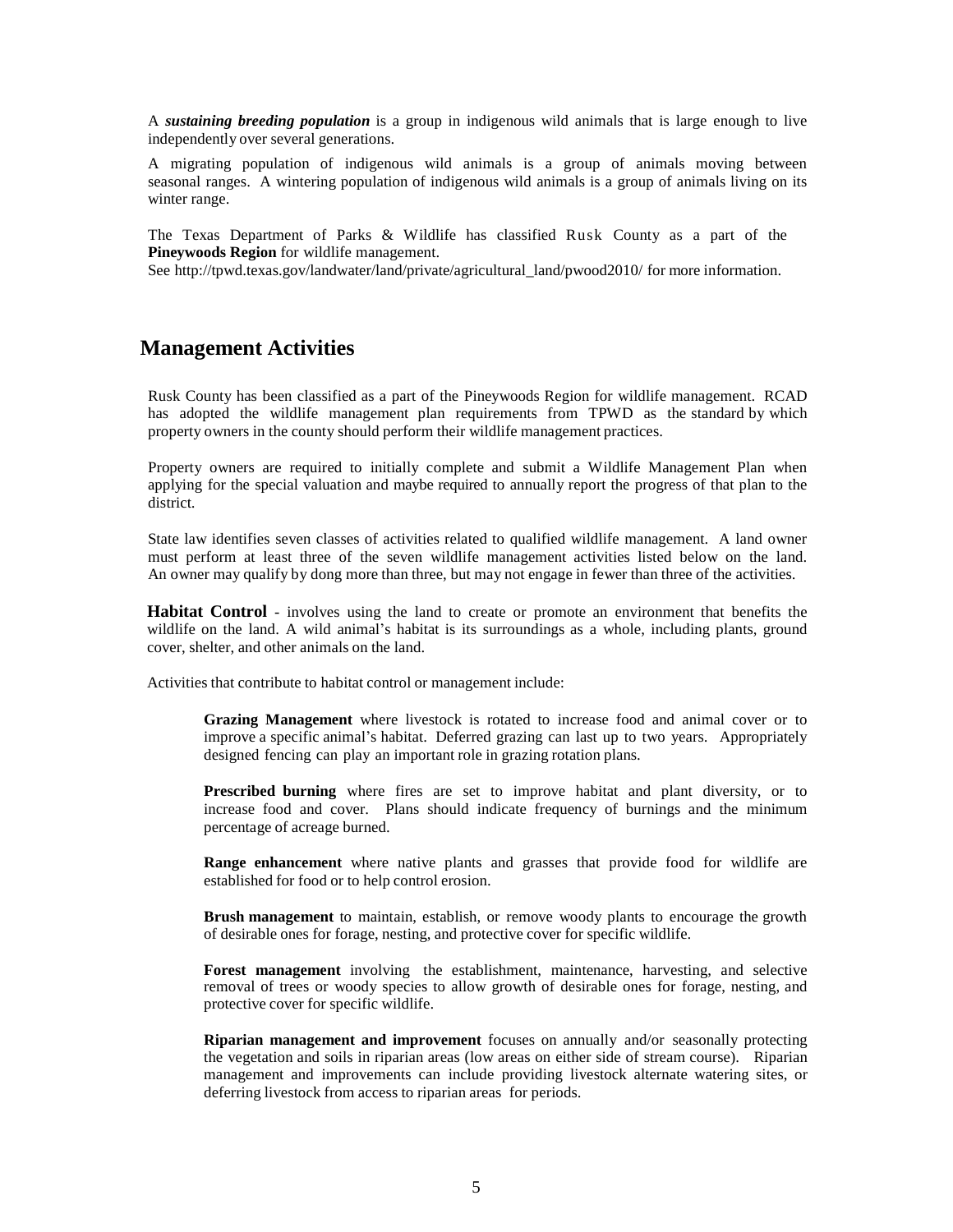<span id="page-9-0"></span>**Wetland improvements** provide seasonal or permanent water for roosting, feeding or nesting for wetland wildlife. This practice involves creating, restoring, or managing shallow wetland, green tree reservoirs, playa lakes and other moist soil sites.

<span id="page-9-1"></span>**Managing native, exotic and feral species** involves controlling the grazing and browsing pressure from native and non-native wildlife, particularly white-tailed deer and exotic ungulates (hoofed mammals), example axis deer. This practice is designed to prevent overuse of desirable plant species and improve the habitat and plant diversity for native animals.

To ensure that an owner's objectives are met and the animals are not exceeding the habitat's carrying capacity, owners should monitor the harvesting of animals and vegetation use over time. Owners also may control other exotic and feral animals to improve the habitat and reduce the negative effect of native wildlife.

<span id="page-9-2"></span>**Wildlife restoration** simply means 1) restoring and improving a habitat to good condition for targeted species and 2) reintroducing and managing a TPWD-approved native species within a habitat's carrying capacity as part of a TPWD-approved restoration area.

<span id="page-9-4"></span><span id="page-9-3"></span>**Erosion Control -** Any active practice that attempts to reduce or keep soil erosion to a minimum for wild animals' benefit is erosion control. Some practices include:

**Pond construction** is the building of a permanent water pond to prevent, stop or control erosion as approved by the USDA's Natural Resources Conservation Service (NRCS).

<span id="page-9-5"></span>**Gully shaping** involves reducing erosion rates on severely eroded areas by smoothing to acceptable grades and re-establishing vegetation.

<span id="page-9-6"></span>**Streamside, pond and wetland revegetation** means revegetating areas along creeks, streams, pond and wetlands to reduce erosion and sedimentation, stabilize streambanks, improve plant diversity and improve the wildlife value of sensitive areas.

<span id="page-9-7"></span>**Establishing native plants** on critical areas is one method of controlling erosion. These plants also can provide food and/or cover for wildlife and restore native habitat.

<span id="page-9-8"></span>**Dike, levee construction or management** is a way to establish and maintain wetlands or slow runoff to control or prevent erosion and to provide habitat for wetland-dependent wildlife. Levee management may include reshaping or repairing damage caused by erosion and revegetating levee areas to reduce erosion and sedimentation and stabilize levees.

<span id="page-9-9"></span>**Water diversion systems** also can be installed to protect erodible soils and divert water into wetlands to provide habitat for resident and migratory water birds and wetland- dependent species.

<span id="page-9-10"></span>**Predator Management –** practices intended to manage the population of predators to benefit the target wildlife population. Predator control usually is not necessary unless the number of predators is harmful to the desired wildlife population. Some types of predator management and control are:

> Mammal predator control Fire ant control Brown-headed cowbird control, and Grackle or starling control.

<span id="page-9-11"></span>**Providing Supplemental Water** – is providing water in addition to the natural water that exists in all wildlife environments. Wildlife water developments are in addition to those sources already available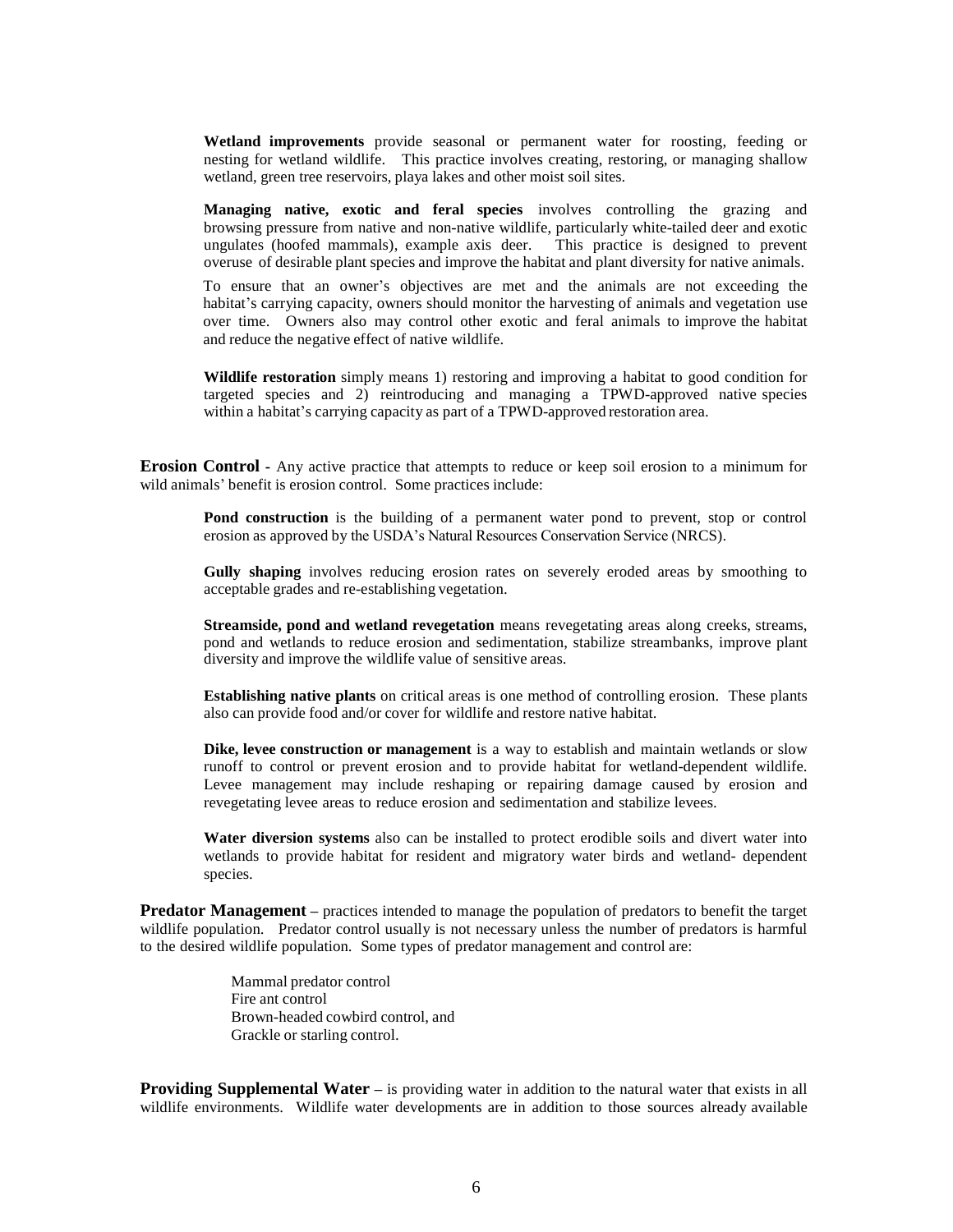<span id="page-10-0"></span>to livestock and may require protection from livestock. Some examples of recommended practices include:

> **Marsh or wetland restoration or development** to provide supplemental water in the form of shallow wetlands.

> <span id="page-10-1"></span>**Managing well, trough and windmill overflow** can provide supplemental water for wildlife and provide habitat for wetland plants. Building devices known as wildlife water guzzlers to collect rainfall and runoff for wildlife in areas where water is limited also help protect wildlife, but these devices must be a part of an overall habitat management program.

> Spring development and/or improvements can be designed to protect the immediate area surrounding a spring. Excluding and/or controlling livestock around springs may help to maintain native plants and animal diversity. Other ways to protect areas include moving water through a pipe to a low trough or a shallow wildlife water overflow, making water available to livestock and wildlife while preventing degradation of the spring are from trampling.

<span id="page-10-2"></span>**Providing Supplemental Food –** most wildlife environments have some natural food. An owner supplies supplemental food by providing food or nutrition in addition to that naturally produced on the land. Some ways of providing supplemental foods are:

> Food plots Feeder and mineral supplements, and Managing tame pasture, old fields and croplands.

<span id="page-10-3"></span>**Providing Supplemental Shelter** – actively creating or maintaining vegetation or artificial structures that provide shelter from the weather, nesting and breeding sites or "escape cover" from enemies. The best shelter for wildlife can be provided by a well-managed habitat. Some practices listed below provide types of shelter that may be unavailable in the habitat:

> Installing nest boxes and bat boxes; Brush piles and slash retention; Managing hay meadow, pasture or cropland; Half-cutting trees and shrubs; Establishing woody plants and shrubs; and, Developing natural cavities and snags.

<span id="page-10-4"></span>**Census Counts –** periodic surveys and inventories to determine the number, composition or other relevant information about a wildlife population to measure if the current wildlife management practices are serving the targeted species. Such surveys help evaluate management plan goals and practices. Specifically, this activity estimates species numbers, annual population trends, density or age structure. Techniques include:

> <span id="page-10-5"></span>**Spotlight counts** at night along a predetermined route using a spotlights, with a minimum of three counts conducted annually.

> <span id="page-10-6"></span>**Aerial counts** using a fixed-wing aircraft or helicopter to count animals performed by a trained individual.

> <span id="page-10-7"></span>**Daylight wildlife composition counts** are driving counts used to census wildlife in daylight hours. Annual population trends on dove, quail, turkey and deer, as well as sex/age structure on deer, should be determined by sightings along a standardized transect of a minimum of five miles at least three times during a season.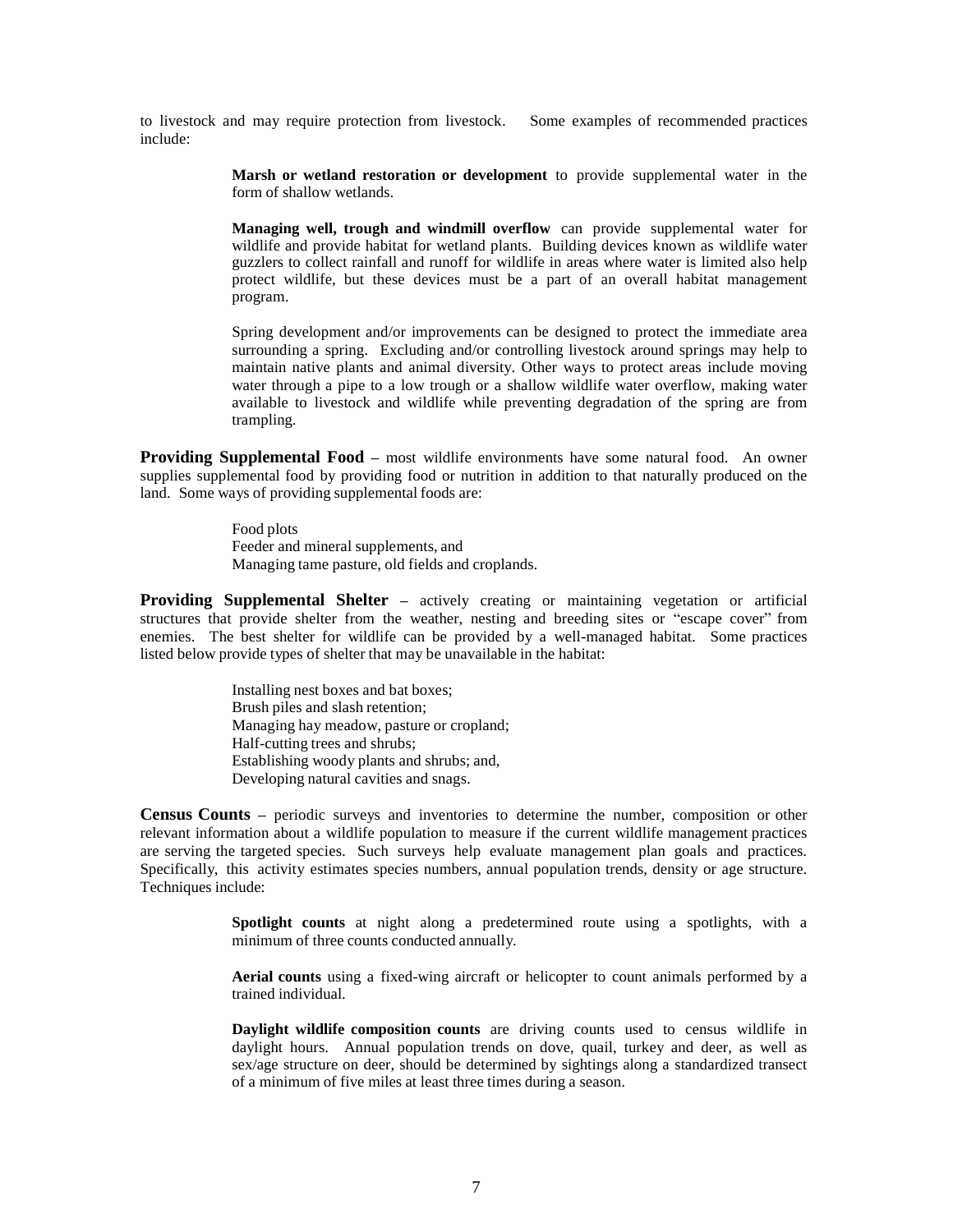<span id="page-11-0"></span>**Harvest data collection/record-keeping** means tracking the annual production of wildlife. Age, weight and antler development from harvested deer, and the age and sex information from game birds and waterfowl should be obtained annually.

<span id="page-11-1"></span>**Browse utilization surveys** annually examine deer browse plant species for evidence of deer use on each major vegetative site on the property. The surveys should be conducted in a way that can be repeated.

<span id="page-11-2"></span>**Census and monitoring of non-game wildlife species** also can improve management or increase knowledge of the local, regional or state status of the species. These practices can include developing checklists of wildlife diversity on the property and should be a part of a comprehensive wildlife management plan.

## <span id="page-11-3"></span>**Intensity use**

Intensity use tests measure whether the land is being managed for wildlife to the extent typical for operations in the county. A previous section described whether a particular use was primarily for wildlife management; however, the land must also be used for an agricultural purpose to the degree of intensity typical in the area. This test is intended to exclude land on which token use occurs in an effort to obtain tax relief.

The Texas Parks & Wildlife Department (TPWD) has developed acceptable practices for the management of specific wildlife types according to the ten ecological regions it has established.

TPWD has included Rusk County in the Pineywoods Region and the district recognizes and adopts TPWD's typical practices and intensity standards for the Pineywoods Region as the typical intensity standards for the county.

<span id="page-11-4"></span>See http://tpwd.texas.gov/landwater/land/private/agricultural\_land/pwood2010/

# **Qualification Limitations**

Even if land meets all the preceding conditions, two situations may block approval of an application. These situations are discussed in detail below.

## <span id="page-11-5"></span>**Land Located Within the Boundaries of a City or Town**

Land within the boundaries of a city often will not qualify. Land located within an incorporated city or town must meet the criteria applicable to all land and must meet one of the following:

- (a) the city must not provide the land with general services comparable to those provided in other parts of the municipality having similar features and population; or
- (b) the land must have been devoted principally to agricultural use continuously for the preceding five years.

#### <span id="page-11-6"></span>**Land Owned by a Non-Resident Alien or Foreign Government**

Some kinds of foreign ownership disqualify land. If the property owner is a non-resident alien (a non-U.S. citizen who does not reside in the U-S-), the land cannot qualify.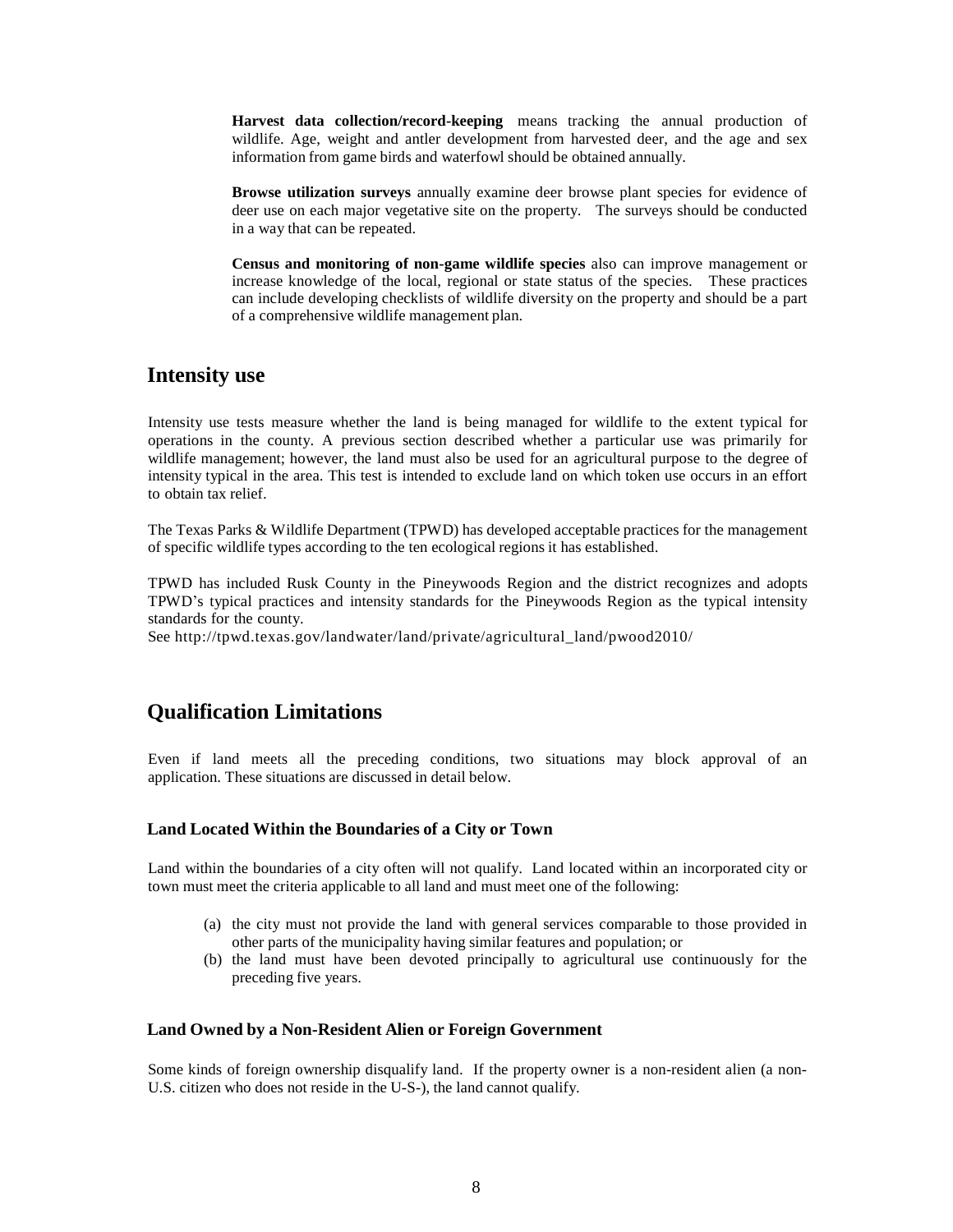Similarly, a corporation can't qualify its land if non-resident aliens, foreign governments, or both control the corporation. These owners are required by federal law to report ownership or transfers of agricultural land. §23.56(2) and (3), Property Tax Code, bars these owners from qualifying.

# <span id="page-12-0"></span>**Application for Open Space Productivity Appraisal**

Property owners must timely file an application for *Open Space Land Valuation* along with a *Texas Parks & Wildlife Management Plan* with the appraisal district.

Forms are available:

- (a) At appraisal district office
- (b) From the district's website www.ruskcadcad.org, or
- (c) From the State Comptroller's website: www.window.state.tx.us/taxinfo/taxforms/02-forms.html

If the initial application is valid but does not contain all the information the district needs to rule on an application, the chief appraiser may require the applicant to give additional information. This procedure is described later in this section.

A property owner may file a single application form covering all tracts within an appraisal district. Owners need not file a separate form for each tract as long as they provide sufficient information to show that all tracts qualify under the law.

## *If a person does not file a valid application before the appraisal review board approves the appraisal roll, the land is ineligible for productivity appraisal in that tax year.*

## <span id="page-12-1"></span>**Filing Deadline**

An application must be postmarked or filed no later than midnight, April 30. For good cause and only on the property owner's request, the chief appraiser may extend the filing deadline in individual cases for not more than 60 days. The property owner must request an extension before the filing deadline.

The Tax Code does not define "good cause." However, it is commonly something the applicant cannot control. Illness or injury or an inability to transact normal business for a period that effectively prevents filing on time is usually good cause. Each appraisal district should prescribe its good cause requirements.

## <span id="page-12-2"></span>**Late Application**

A property owner who misses the deadline may file a late application until the appraisal review board approves records for that year (normally mid-July). However, there is a penalty for late application. An application filed after April 30 is subject to a penalty equal to 10% of the difference between the tax if imposed at market value and the tax imposed at the productivity value. If the chief appraiser extended the deadline for that property owner, this penalty does not apply.

The chief appraiser must note the imposition of the penalty in the appraisal records. The property owner must be given written notice of the penalty and an explanation for its imposition. The tax assessor adds the penalty amount to the tax bill and collects the penalty along with the annual tax payment.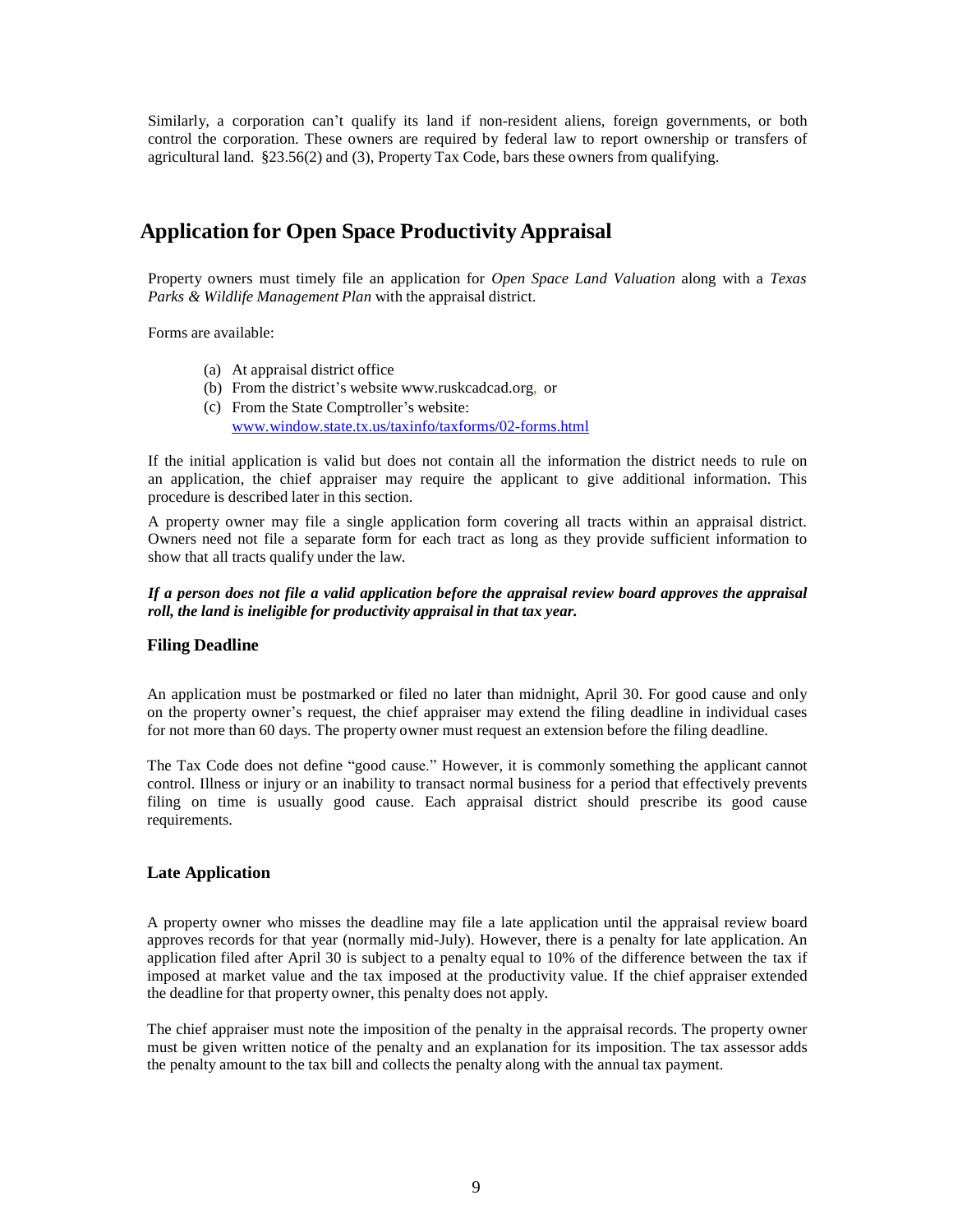A lien attaches to the property until the penalty is paid. If the penalty remains unpaid on February 1 of the following year (or a later delinquency date if tax bills are mailed late), penalty and interest on the penalty amount accrue as if it were a delinquent tax.

## <span id="page-13-0"></span>**One Time Application**

Once the application is filed and approved, the land continues to receive productivity appraisal every year without a new application unless the ownership changes, the land's eligibility changes, or the chief appraiser requires a new application. *The chief appraiser may require a new application if he or she has good cause to believe that the land's eligibility for productivity has ended.* If the chief appraiser requires a new application, the property owner must meet the deadlines that apply to a new applicant. To better inform the taxpayer, the chief appraiser may wish to state in writing the reason for a new application.

## <span id="page-13-1"></span>**Annual Management Plan Update**

Once approved for the special valuation, property owners who qualify land for wildlife management use may be required to submit a TPDW *Annual Wildlife Management Plan Update* between January 1 and April 30.

# <span id="page-13-2"></span>**Chief Appraiser's Action**

The chief appraiser must review each application and decide whether to:

- 1. approve it and grant productivity appraisal;
- 2. disapprove it and ask for more information; or
- 3. deny the application.

The chief appraiser must determine the validity of all timely filed applications before turning all appraisal records over to the district's appraisal review board. The deadline is May 15 or as soon afterward as is practicable.

The chief appraiser usually gives the appraisal records to the appraisal review board (ARB) by May 15. Property owners who were denied productivity appraisal may file a protest with the ARB. In addition, taxing unit officials who believe productivity appraisal was erroneously granted to any property owner may seek to remove that grant by filing a challenge with the ARB.

The chief appraiser must rule on all late-filed applications before the appraisal review board approves the records for the year. The chief appraiser must notify the applicant in writing within five days of an application's denial. This notice must explain the procedures for protest.

## <span id="page-13-3"></span>**Additional Information**

The chief appraiser may request additional information. If the initial application form is valid but the chief appraiser does not have all the information needed to determine if the land qualifies, the chief appraiser may request additional information. The chief appraiser may request only additional information that is necessary to determine if the land qualifies for productivity appraisal. Information and/or documentation may include the following: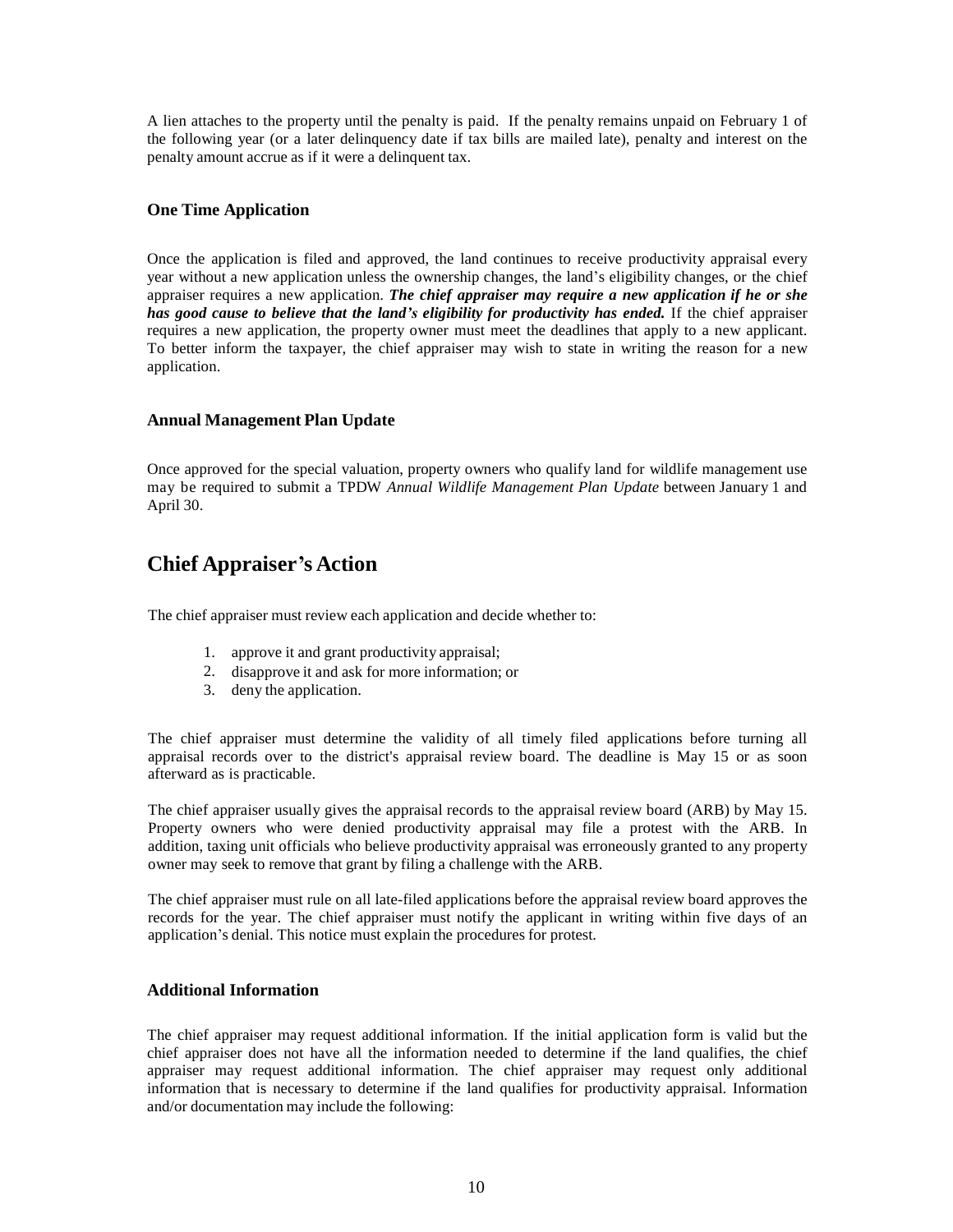- (a) Sworn statements from lessors of subject property, owners of surrounding properties, or other person's knowledge of ag use. Statements should describe how the property has been used and the period of time used. Statements should be notarized.
- (b) Invoices for feed, veterinarian services, seed, fertilizer, etc.,
- (c) Receipts for sale of livestock, hay or farm products,
- (d) Income tax return showing farm income (Schedule F),
- (e) Current active lease.

The applicant must provide additional information within 30 days after the date of the request or the application will be denied.

If there is good cause, the chief appraiser may extend the deadline to allow additional information. An extension cannot exceed 15 days.

## <span id="page-14-0"></span>**Denial of Application**

If a chief appraiser denies an application, a notice of the denial must be delivered to the applicant within five days. This notice must be sent by certified mail (See Section 1.07(d), Tax Code).

<span id="page-14-1"></span>The notice from the chief appraiser will include a reason for denial and procedures for protesting to the appraisal review board.

## **Notification of Changes in Eligibility by Landowner**

If the land's eligibility ends or its ownership changes, the property owner must notify the appraisal office in writing before the next May 1.

New owners are not eligible for open-space productivity appraisal unless they apply. If the owner fails to do so, one or more penalties will apply.

If the land remains under the same ownership and the owner fails to inform the appraisal district that the land is no longer eligible for productivity appraisal, either because the land is no longer in openspace use or because the degree of intensity has fallen below that typical for the area, the property owner must pay a penalty equal to 10% of the difference between the taxes imposed under the openspace use and the taxes that would have been imposed under the new use. This penalty applies for each year the property received the incorrect appraisal, but for no more than five years.

If the property erroneously receives productivity appraisal because a new owner failed to file an application or other reason, the chief appraiser must calculate the difference between the land's market value and its productivity value. The owner must pay taxes and penalties on the difference between these values for the time that the land erroneously received productivity appraisal, plus a 10% penalty on these taxes. This additional tax and penalty may not cover a time period exceeding five years. In the year the chief appraiser discovers the change, the chief appraiser should add this value to the appraisal roll as property omitted in a prior year.

When a penalty is imposed, the chief appraiser must notify the property owner. This notice must explain the procedures for protesting the penalty. The chief appraiser notes the imposition of the penalty in the appraisal records, and the tax assessor adds the amount of the penalty to the property's annual tax bill.